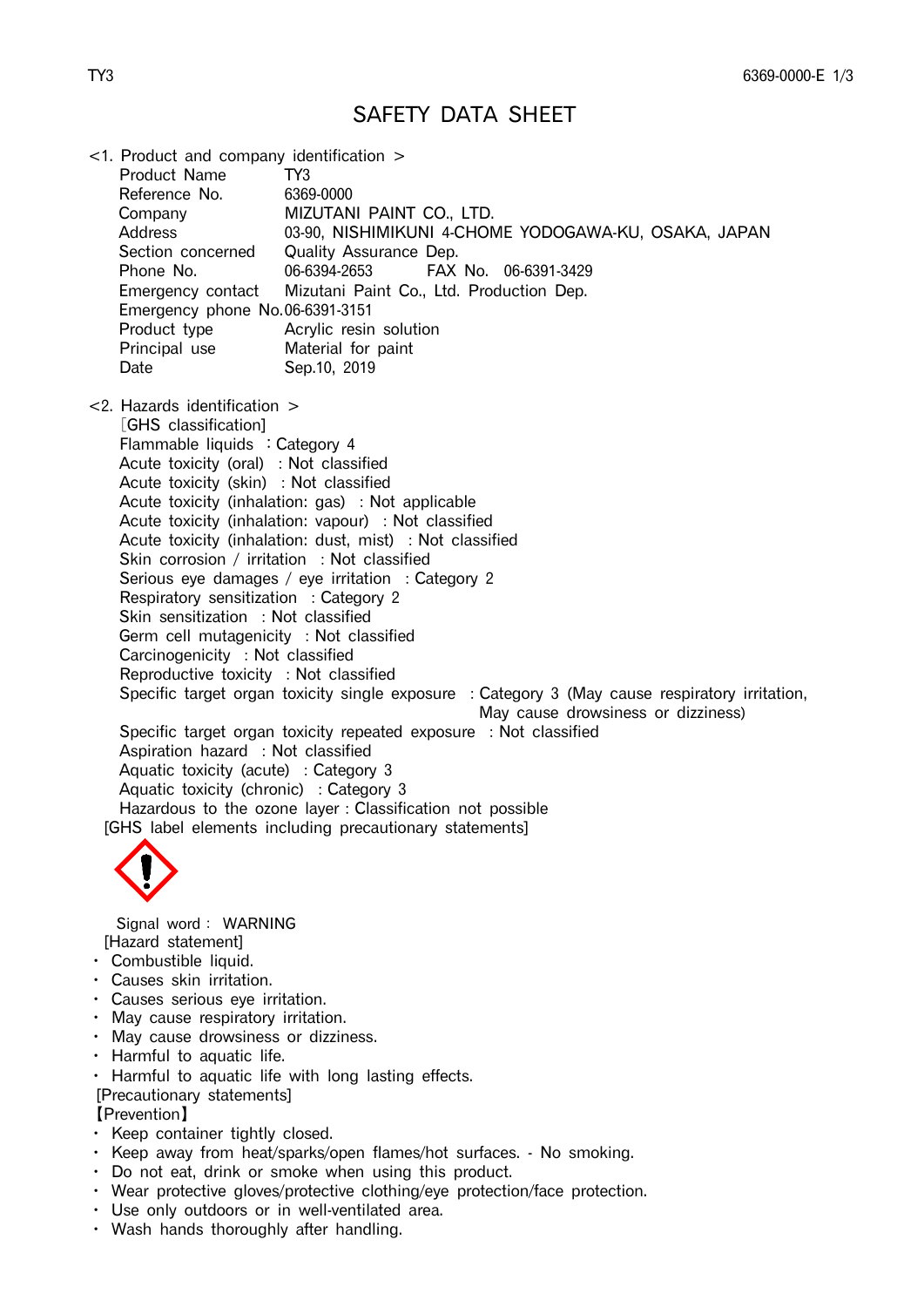・ Avoid release to the environment.

【Response】

- ・ If in eyes: Rinse cautiously with water for 15 minutes. Remove contact lenses, if present and easy to do. Continue rinsing. Immediately call a physician.
- ・ If swallowed: Rinse mouth with water. Do not induce vomiting. Immediately call a physician.
- ・ If on skin : Remove all contaminated clothing. Wash with plenty of soap and water.
- ・ Arrange medical treatment by a physician on injured skin and painful parts.
- ・ If inhaled: Remove victim to fresh air and keep at rest in a position comfortable for breathing.
- ・ If exposed or concerned, or if you feel unwell: Get medical advice/attention.
- ・ At the leakage: Collect spillage.

【Storage】

• Store in a dry place. Keep container tightly closed in the locked place.

【Disposal】

- ・ Dispose of contents / container to waste in accordance with local / regional / national / international regulations (to be specified).
- <3. Composition/information on ingredients >
	- Distinction of chemical or mixture : mixture

Hazardous, harmful element :

| Chemistry substance name      | CAS No.   | Content(%)   | Note |
|-------------------------------|-----------|--------------|------|
| Propylene glycol methyl ether | 107-98-2  | $15 \sim 25$ |      |
| Ammonia Solution              | 1336-21-6 | $\sim$ h     |      |
|                               |           |              |      |

<4. First-aid measures >

Eye contact :

 ・Wash 15 minutes or more with plenty of clean water immediately. Wash completely to the reverse side of an eyelid.

・Receive the diagnosis of physician as soon as possible.

Skin contact :

・Wipe quickly clinging matter with clean cloth.

- ・Wash the affected area with plenty of running water using a mild soap or skin shampoo. Don't use solvents and thinner.
- ・Arrange medical treatment by a physician on injured skin and painful parts.

Inhalation :

- ・Remove the victim inhale solvent vapor and gasses in abundance to fresh air and keep in warm and quiet. If breathing is weak, irregular or has stopped, open his airway, loose his collar and belt and administer artificial respiration. Arrange medical treatment by a physician as soon as possible.
- ・Remove the victim inhale vapor and gasses of organic solvents and more to fresh air and keep quiet. Then, arrange medical care.
- Ingestion :
- ・If swallow in the wrong, keep the victim quiet and arrange medical inspection by physician, immediately.
- ・Prevent to swallow the vomiting.
- ・Don't vomit things forcibly except dependence on the instruction of physician.
- <5. Fire-fighting measures >

Extinction medicine : There is no combustion in this product.

- <6. Accidental release measures >
	- ・Wear proper protective equipment's (Gloves, protective mask, apron and goggles)
	- ・Take up and place in closed container and keep in safety zone.
	- ・Ensure treatment of the contaminated and waste in compliance with government requirements.
	- ・Collects with the shovel, cloth slice, and etc. For large spills, dike for pollution further release.
	- ・Be careful not to be exhausted to the river etc. and be careful not to cause the influence on the environment.
- <7. Handling and storage >

Handling :

- ・Use only in the well-ventilated areas.
- ・Keep container tightly and closely.

Storage :

- ・Protect from direct sunlight.
- ・Store in a cool dry, well-ventilated location.
- When the product is kept, the temperature is not adjusted to 5°C or less or 40°C or more.